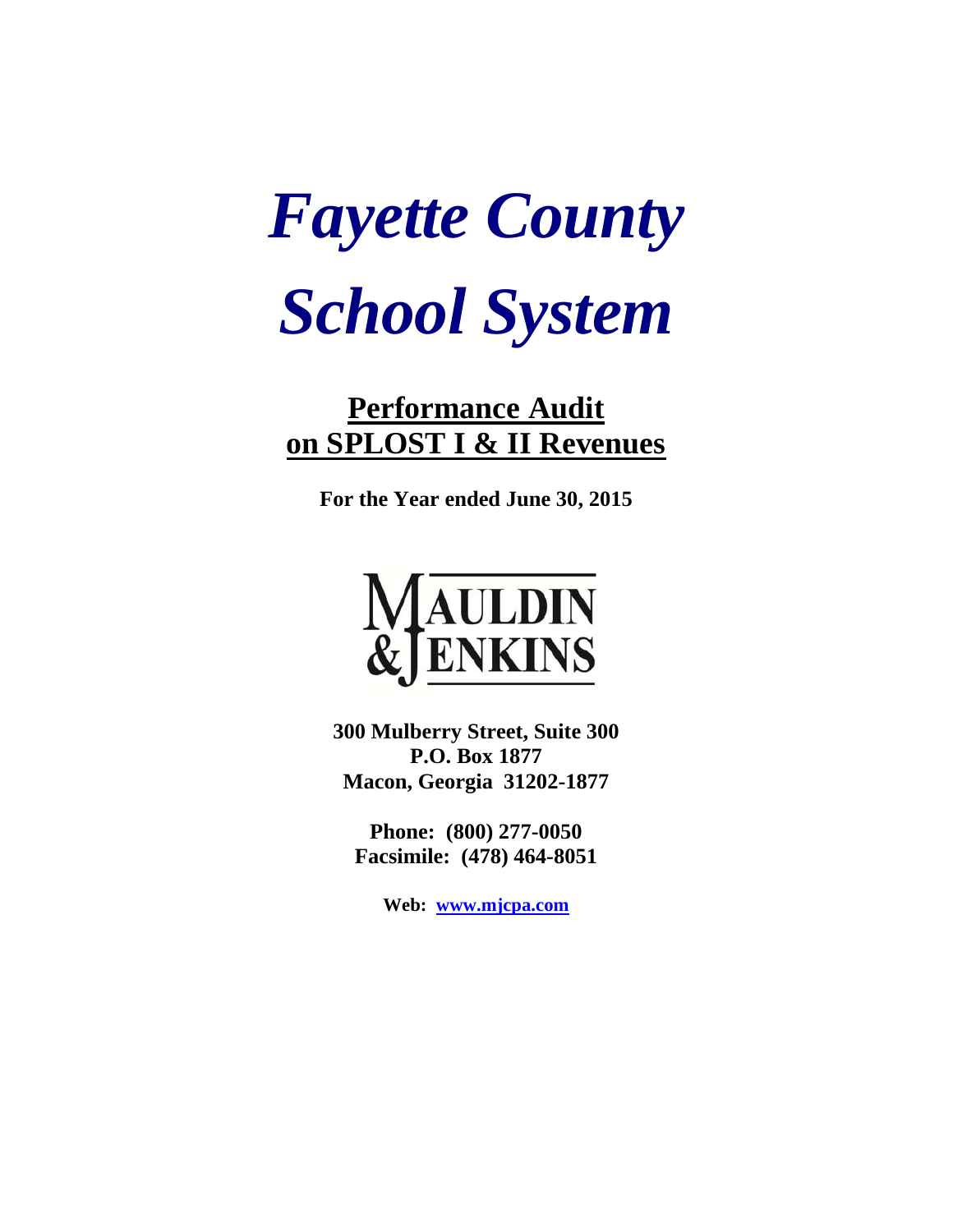

## **Table of Contents**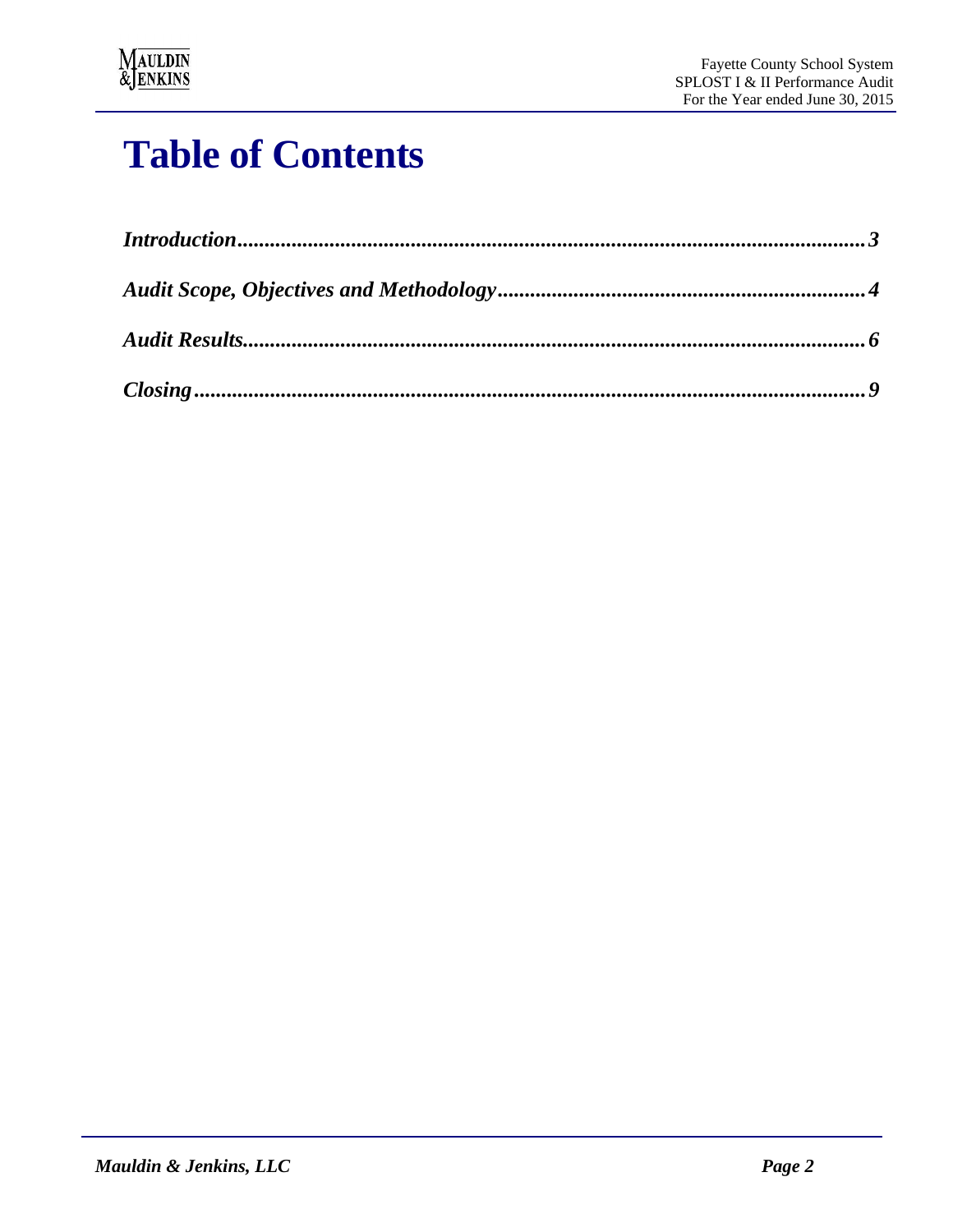

## **Introduction**

To the Members of the Board of Education Fayette County School System Fayetteville, Georgia

Georgia Code Section 20-2-491 requires public school systems to obtain continuing performance audits for expenditure of sales tax for capital outlays if the tax generates \$5 million or more annually. The independent performance audit shall:

- 1. Include a goal of ensuring, to the maximum extent possible, that the tax funds are expended efficiently and economically so as to ensure that the school system receives maximum benefit from the dollars collected.
- 2. Provide for issuance of periodic reports, not less than once annually, with respect to the extent to which tax funds are expended efficiently and economically as described in item 1 above.
- 3. Provide for issuance of periodic public recommendations, not less than annually for improvements in meeting the goal specified in item 1 above.

SPLOST, or "Special Purpose Local Option Sales Tax," is a referendum voted and approved by Fayette County voters in which one percent is added to the local sales tax for the purpose of funding building and renovation, including technology, projects for the Fayette County School System (the "School System") that would otherwise require financing through increasing residents' property taxes. SPLOST funds are also available for retiring general obligation bonded debt incurred with respect only to capital outlay projects.

The School System works under the direction of the Fayette County Board of Education (the "School Board") and its superintendent, and the projects selected for SPLOST funding are chosen by the School Board. The SPLOST I funds are used specifically for (i) paying a portion of the principal and interest due on School District Series 1999, 2001 and 2005 general obligation bonds; (ii) adding to, renovating, repairing, improving, and equipping existing school buildings and school system facilities; (iii) purchasing miscellaneous new equipment, fixtures and furnishings for the school system, including technology infrastructure, equipment and software, and safety and security equipment; (iv) acquiring textbooks; and (v) acquiring school buses and transportation and maintenance equipment. The approved resolution for the SPLOST was for raising up to \$115,000,000.

The SPLOST II funds are used specifically for (i) paying a portion of the principal and interest due on School District Series 2005, 2007, and 2009, the maximum amount of total debt service to be paid shall not exceed \$10,000,000; (ii) adding to, provided renovating, repairing, improving, and equipping existing school buildings and school facilities, including but not limited to, paving, drainage systems, fencing, playground equipment, flooring, painting, HVAC, electrical wiring, lighting, plumbing, suspended ceiling systems, roofing and physical education/athlete facilities; (iii) acquiring miscellaneous new equipment, fixtures and furnishings for the school system, including technology equipment and software, safety and security equipment; (iv) acquiring textbooks and instructional equipment, including but not limited to computing devices, audio/visual equipment, interactive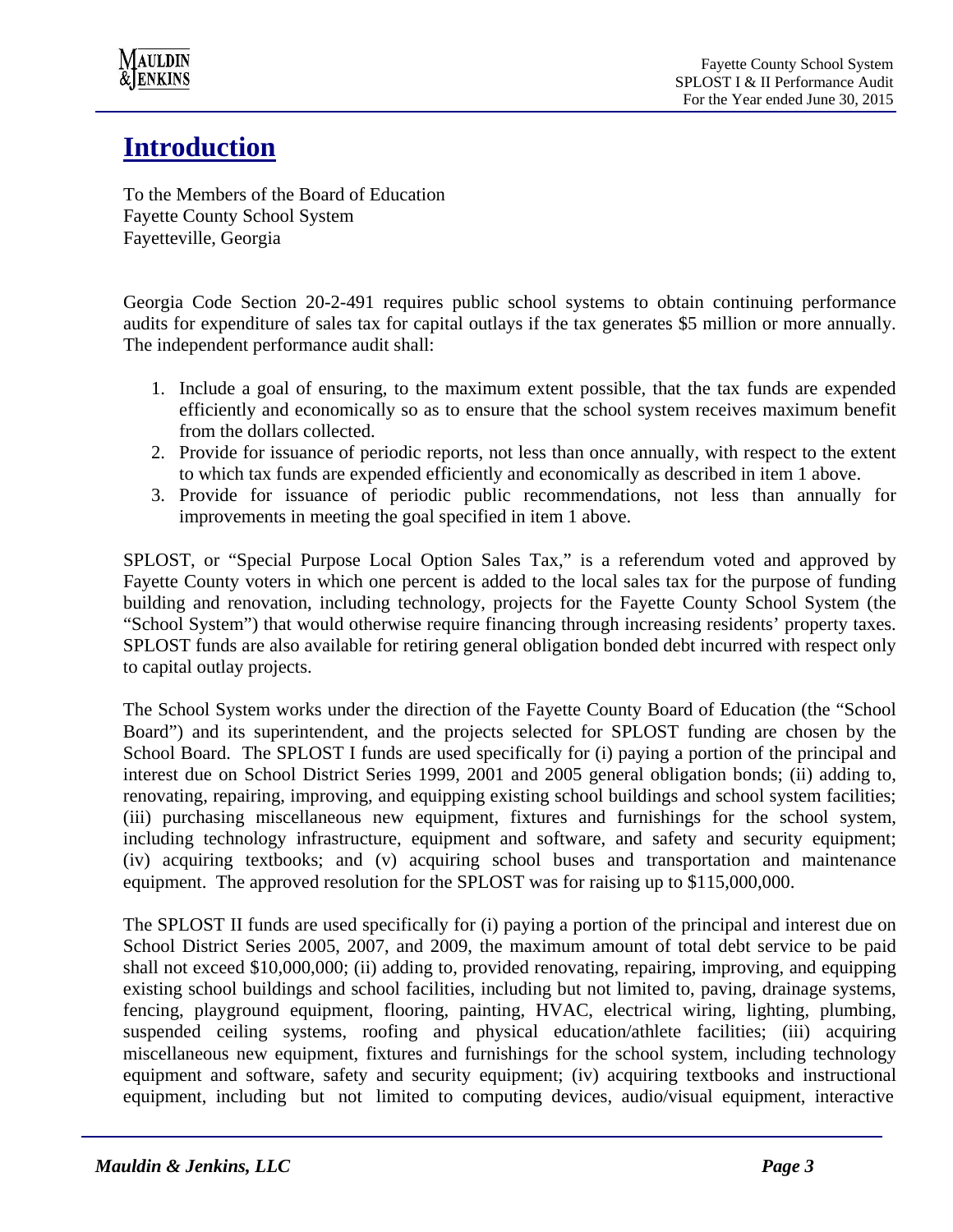classroom equipment; (v) acquiring school buses and transportation and maintenance equipment; and (vi) paying expenses incident thereto, the maximum amount sales and use tax proceeds to be spent on projects (i) through (vi) shall not exceed \$107,000,000.

## **Audit Scope, Objectives and Methodology**

#### **Audit Scope**

M&J was engaged to conduct a performance audit of the SPLOST I and II programs. The audit focused on the School System's compliance with state and local laws, mandates, and the receipt and expenditure of sales tax proceeds for allowable SPLOST educational purposes.

The audit covers the period from July 1, 2014 to June 30, 2015. From a listing of all disbursements made during the specified time frame, we selected 60 disbursements to test, totaling \$3,287,638.

#### **Audit Objectives**

The overall objective of the performance audit was to evaluate whether the tax funds are expended efficiently and economically so that the School System is receiving maximum benefit from the dollars collected. The specific audit objectives were:

- $\triangleright$  To determine whether the schedule of projects adheres to the approved resolutions adopted by the Fayette County Board of Education,
- $\triangleright$  To determine that the reporting effectiveness between management of the School System and the Board of Education communicates the status of SPLOST projects to ensure that legislative, regulatory, and organizational goals and objectives are achieved,
- $\triangleright$  To determine the reliability of the monitoring function to verify that actual project expenditures are not exceeding budgeted amounts,
- $\triangleright$  To determine whether there is an effective means of monitoring program performance within a projected timeline, to evaluate the validity of expenditures, and to evaluate the timely completion of each project,
- $\triangleright$  To determine the reliability, validity or relevance of financial analyses to verify that cash flows conform to forecasted projections by project and priority, and that intended economic results are accomplished,
- $\triangleright$  To determine whether effective procedures exist to verify that design and implementation of SPLOST projects adhere to applicable quality control standards,
- $\triangleright$  To determine the effectiveness of financial controls in place to ensure that the receipt and expenditure of tax revenue funds are in compliance with applicable laws and regulations, and
- To determine whether management of the School System is following Board approved procurement policies and procedures.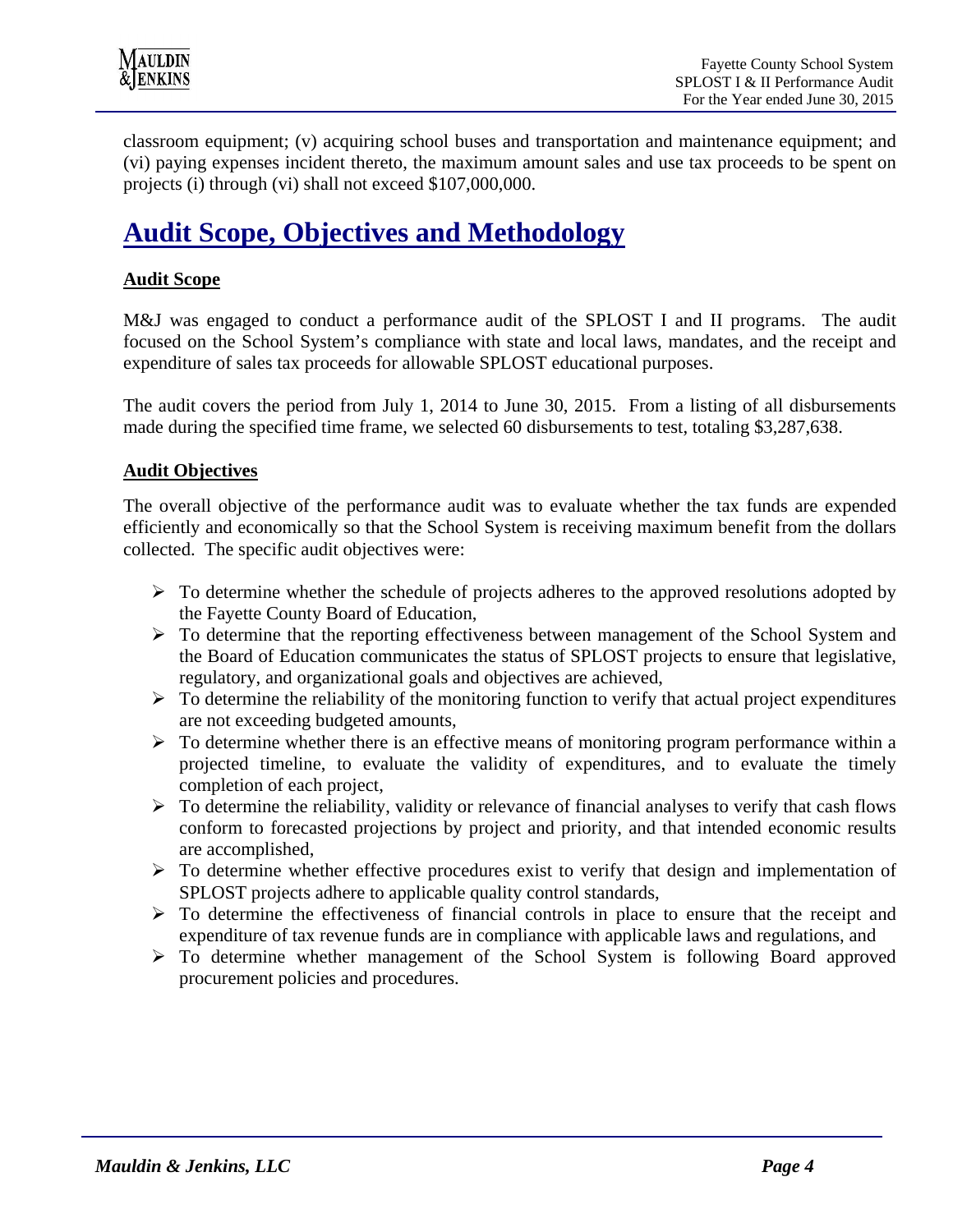

#### **Audit Methodology**

We conducted this performance audit in accordance with generally accepted government auditing standards. Those standards require that we plan and perform the audit to obtain sufficient, appropriate evidence to provide a reasonable basis for our findings and conclusions based on our audit objectives. We believe that the evidence obtained provides a reasonable basis for our findings and conclusions based on our audit objectives.

To ensure that the SPLOST performance audit is adequately planned, performed, and supervised, we performed the following steps:

#### *Planning*

Prior to the conduct of the audit, we determined mutual expectations in performing the engagement and meeting timelines. We discussed policies and procedures, methodologies, and other relevant aspects of the School System's SPLOST program with relevant staff. We requested various schedules from the School System's staff and discussed with them the date the fieldwork was expected to begin.

#### *Preliminary Analytical Review*

The preliminary analytical review provided direction to our audit approach. In this analysis, we developed expectations related to projects, program documentation, key personnel, program organization, and account balances and relationships among those account balances. During the audit, tests were designed to confirm the expectations developed during our preliminary analytical review. We also performed a preliminary analytical review to analyze the laws governing SPLOST funds and to identify in advance the critical audit risk areas.

#### *Risk Assessment*

Our audit approach is risk-based, whereby we assess risks for each identified objective. These assessments include an assessment of inherent and control risks to determine a combined risk assessment. Depending on the combined risk assessment, we performed substantive or analytical procedures, or a combination of both, to test the related objectives. These assessments were made during the planning process and throughout the engagement.

#### *Understanding the Control Environment and Testing Key Controls*

We examined the School System's internal controls related to the SPLOST programs, focusing on formulating comments and suggestions for improving operations. We used a discussion memorandum format to document the relevant accounting cycles and processes from start to finish. We also completed questionnaires to further document an understanding of the School System's internal controls. Utilizing our understanding of the control environment, we tested certain internal controls to provide further support for the audit.

#### *Preparation of a Tailored Audit Program*

Based upon preliminary analytical review, control documentation, and testing, audit programs were designed in order for conclusions to be reached for each audit objective.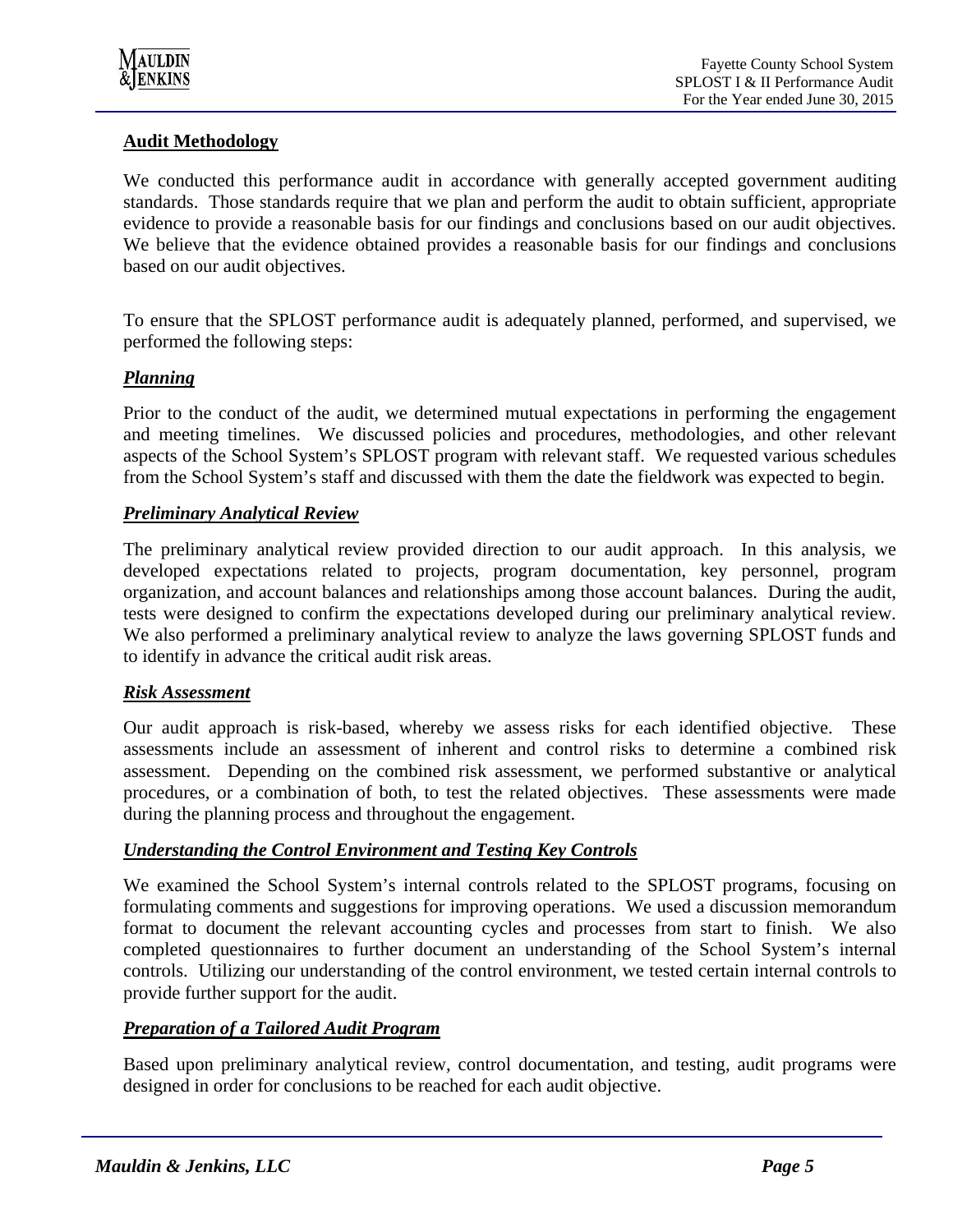

#### *Reporting*

At the conclusion of the performance audit, we prepared a preliminary report of findings and a written analysis of proposed recommendations in draft form. This preliminary report and analysis was presented to the School System's representatives. After obtaining and incorporating management comments in our report and upon completion of the presentation and review of the report and analysis by the School System's representatives, we provided a public report of the results of the annual performance audit.

## **Audit Results**

Based on the results of our audit, we conclude that the Fayette County School System's SPLOST I and II Program is operating in compliance with all applicable laws and regulations, the referendums approved by the County's citizens, and industry best practices. The following are the specific results of our audit:

*Objective #1:* To determine whether the schedule of projects adheres to the approved resolution adopted by the Fayette County Board of Education

*Procedures:* M&J obtained a copy of the SPLOST I and II Resolutions as approved by the Board of Education and the voters of Fayette County. M&J also noted that a SPLOST committee was formed in efforts to get the public, teacher, and parent involvement in prioritizing SPLOST purchases. We reviewed minutes from the ESPLOST committee meeting held March 2009 for SPLOST I and in May of 2012 for SPLOST II. Per discussions with management, the role of the ESPLOST committee was to help with the preparation of a list of needed projects for the SPLOST Resolution. The ESPLOST Committee did not have a recurring role in the monitoring of ongoing projects and expenditures. We then conducted a disbursement test for disbursements made during the audit period to ensure that the projects for which expenditures were incurred were included in the approved resolution. See also Disbursement Test. M&J elected to test 60 expenditures in the capital projects funds.

*Results:* Based on the results of our disbursement test, all of the expenditures tested were related to projects approved in the SPLOST resolution.

*Objective #2:* To determine that the reporting effectiveness between management of the School System and the Board of Education communicates the status of SPLOST projects to ensure that legislative, regulatory and organizational goals and objectives are achieved

**Procedures:** M&J discussed the policies and procedures for communication with the Board with the Coordinator of Audits & Purchasing. Per this discussion, Assistant Superintendent discusses the status of SPLOST projects at each Board meeting. The Assistant Superintendent's roles include oversight, monitoring, and reporting to the Board. He maintains an excel spreadsheet of receipts based on the Department of Revenue website posting of monthly distributions and amounts spent by category (technology, textbooks, etc.). The Assistant Superintendent makes monthly updates to the spreadsheet and prepares more detailed reporting to the Board. Additionally, Board members contact the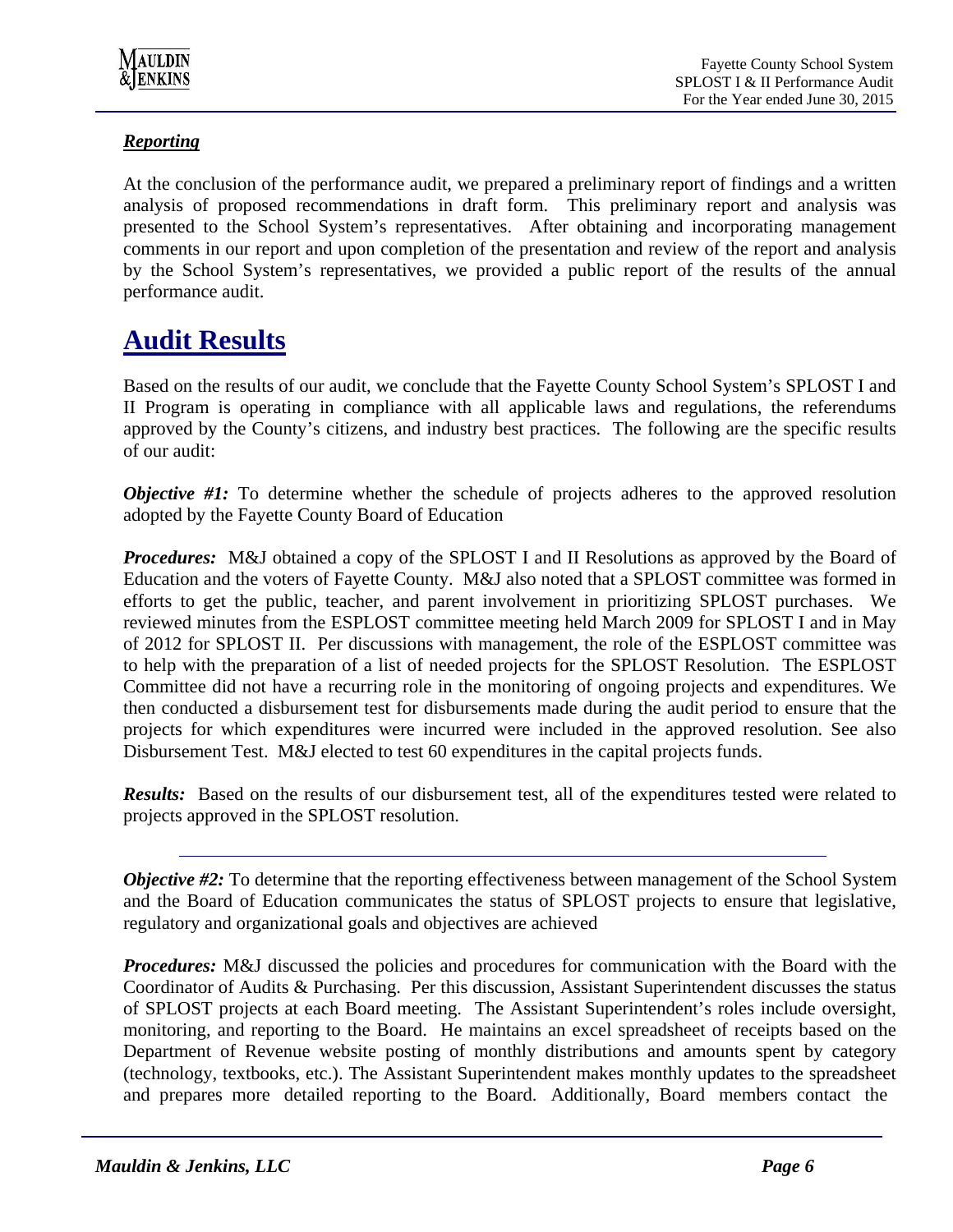Coordinator of Audits and Purchasing and/or the Assistant Superintendent periodically throughout the month to inquire as to the status of the various projects. M&J reviewed copies of the Agendas for all the Board meetings during FY 2015, noting a section for "SPLOST Update". Additionally, M&J noted that details of the Assistant Superintendent's SPLOST Update are documented in the minutes.

*Results:* Based on the results of the inquiries made and review of agendas and minutes of the Board meetings, management of the School System has an effective method in place to communicate with the Board in regard to the financial and construction status of each project to ensure that legislative, regulatory, and organizational goals and objectives are achieved.

*Objective #3:* To determine the reliability of the monitoring function to verify that actual project expenditures are not exceeding budgeted amounts

*Procedures:* M&J discussed the monitoring of expenditures versus budget with the Coordinator of Audits & Purchasing. Per this discussion, the Assistant Superintendent maintains a spreadsheet as a management tool for cash flow. He enters information on receipts based on the Department of Revenue website posting of monthly distributions. He also obtains the monthly file of SPLOST disbursements and logs amount spent by category and provides this information to the Board each month. He also reviews and approves all invoices before payments are made. M&J reviewed the Assistant Superintendent's cash flow spreadsheet; minutes from the Board meetings, noting inclusion of SPLOST updates; and invoices, noting the Assistant Superintendent's approval.

*Results:* Based on the results of inquiries made, review of Board minutes, and review of disbursements as part of our disbursement test, an adequate process is in place to monitor expenditures to ensure that actual project expenditures do not exceed budgeted amounts.

*Objective #4:* To determine whether there is an effective means of monitoring program performance within a projected timeline, to evaluate the validity of expenditures, and to evaluate the timely completion of each project

**Procedures:** M&J discussed the monitoring of projects with the Coordinator of Audits and Purchasing. Per this discussion, the Facilities Director and the Technology Services Director monitor projects as applicable to ensure work is being completed in a timely manner and as specified. Additionally, M&J conducted a disbursement test to ensure that the Board has policies and procedures in place to ensure that expenditures are properly approved by an individual who reviews the work to ensure that invoices submitted are valid in regard to work completed.

*Results:* Based on the results of inquiries made and review of Board minutes, the School System has an effective program in place to monitor program performance and to ensure the timely completion of each project within the projected timeline. Additionally, the School System has policies and procedures in place to ensure that expenditures incurred and paid are valid expenditures of the SPLOST projects.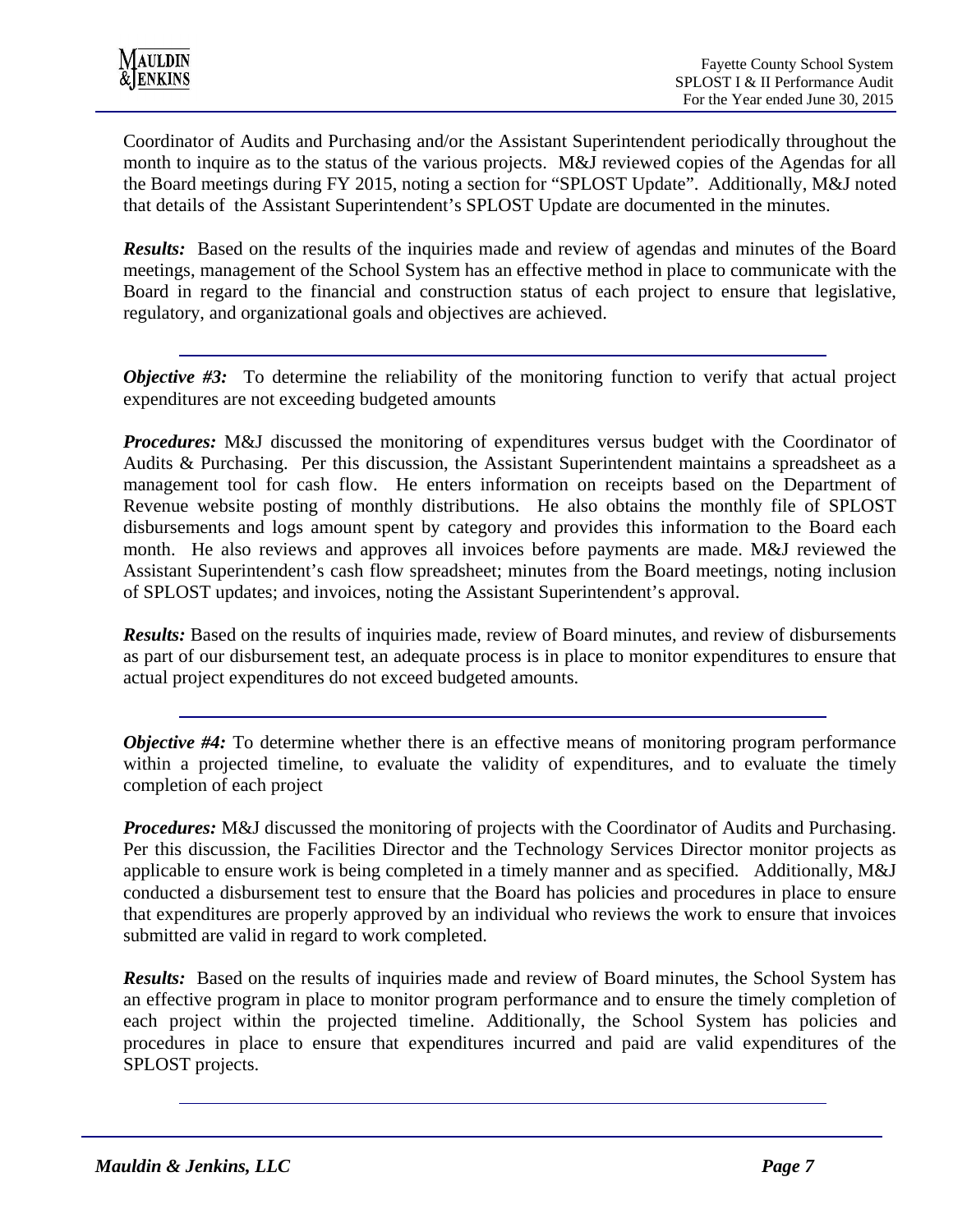*Objective #5:* To determine the reliability, validity or relevance of financial analyses to verify that cash flows conform to forecasted projections by project and priority, and that intended economic results are accomplished

*Procedures:* In order to determine the reliability, validity, and relevance of financial analyses prepared by various staff involved in the SPLOST I and II Program, M&J inquired as to the procedures performed in regard to the financial analyses. Per discussions with the Coordinator of Audits and Purchasing, the Assistant Superintendent maintains a spreadsheet as a management tool for cash flow. He enters information on receipts based on the Department of Revenue website posting of monthly distributions. He also obtains the monthly file of SPLOST disbursements and logs amount spent by category, and also includes a section in the minutes for purchase commitments so that each month the board is made aware of budgeted amounts for each project, SPLOST receipts, and expenditures for each project. He also reviews and approves all invoices before payments are made. M&J reviewed the Assistant Superintendent's cash flow spreadsheet; minutes from the Board meetings, noting inclusion of SPLOST updates; and invoices, noting the Assistant Superintendent's approval.

*Results:* Based on the results of inquiries made, review of Board agendas and minutes, and review of cash flow analyses, there is an adequate process in place to monitor cash flows to ensure that financial analyses used for verifying that cash flows conform to forecasted projections by project and priority are reliable, valid, and relevant and that the intended economic results are accomplished.

*Objective #6:* To determine whether effective procedures exist to verify that design and implementation of SPLOST projects adhere to applicable quality control standards

*Procedures:* M&J discussed procedures in place to monitor the design and construction of SPLOST projects with the Coordinator of Audits and Purchasing and the Purchasing Assistant. As part of the development of each project, the Purchasing Assistants, the Facilities Director, the Technology Services Director, and the principal for each school worked together to determine the scope of each project. The Facilities Director monitors the progress of all facility-related projects. The Technology Services Director monitors technology-related projects.

**Results:** Based on the results of inquiries made and review of invoices, effective procedures are in place to verify that the design and implementation of the SPLOST projects adhere to applicable quality control standards.

*Objective #7:* To determine the effectiveness of financial controls in place to ensure that the receipt and expenditure of tax revenue funds are in compliance with applicable laws and regulations

*Procedures:* M&J discussed financial controls in place with senior management. M&J obtained and reviewed the Board meeting agendas and minutes for the audit period, noting inclusion of a SPLOST financial update. Additionally, as described in Objective #1, M&J performed a disbursement test over expenditures.